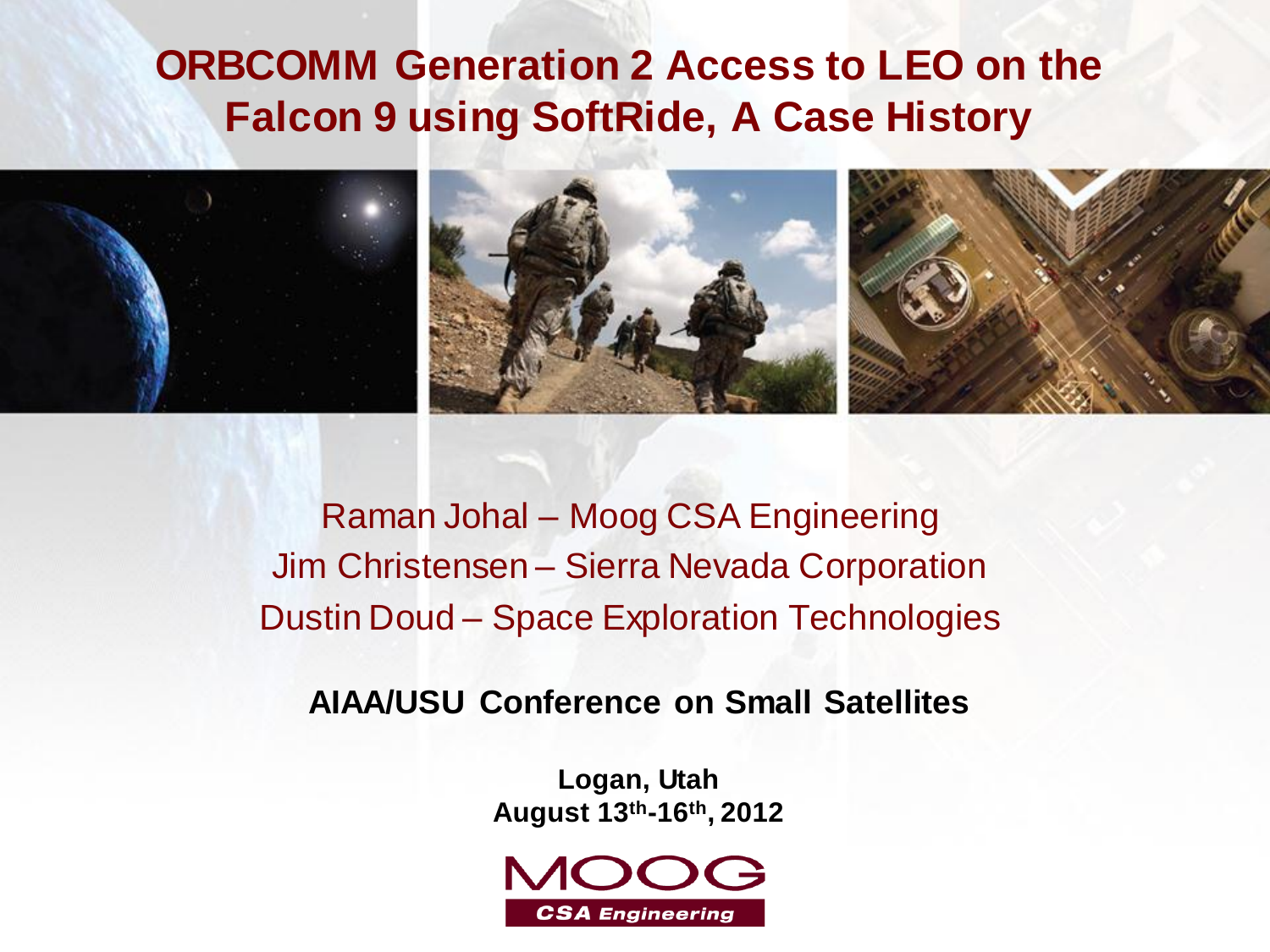### **ORBCOMM Gen 2 (OG2)**



- OG2 is a 160 lb spacecraft built by Sierra Nevada for ORBCOMM
- New set of 18 spacecraft will replace existing fleet which have been in operation since 1993

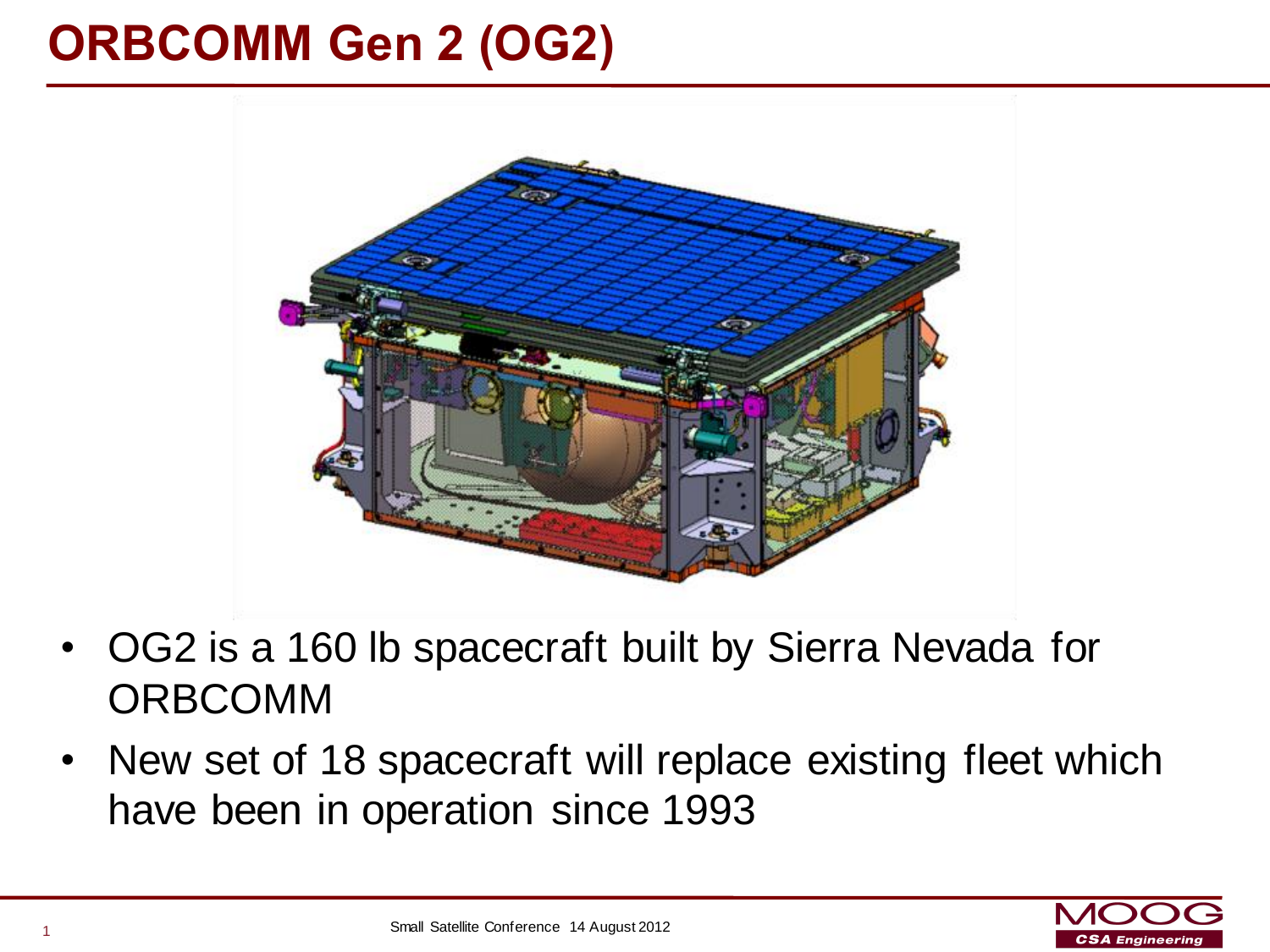### **Random Environment used for Design**

- OG2 was designed long before launch vehicle was known
- No two launch vehicle dynamic environments are identical
	- Some are fairly benign to the spacecraft
	- Most offer a **VERY** rough ride to orbit
- SNC made conservative estimates in random environment during bus design and component selection
	- Two potential launch vehicle random environments combined
	- Seemingly conservative environment for design purposes
- Falcon 9 with Dragon capsule was selected
	- "Trunk" has enough space for small payloads
	- Dynamic environment was higher than conservative envelope used by SNC

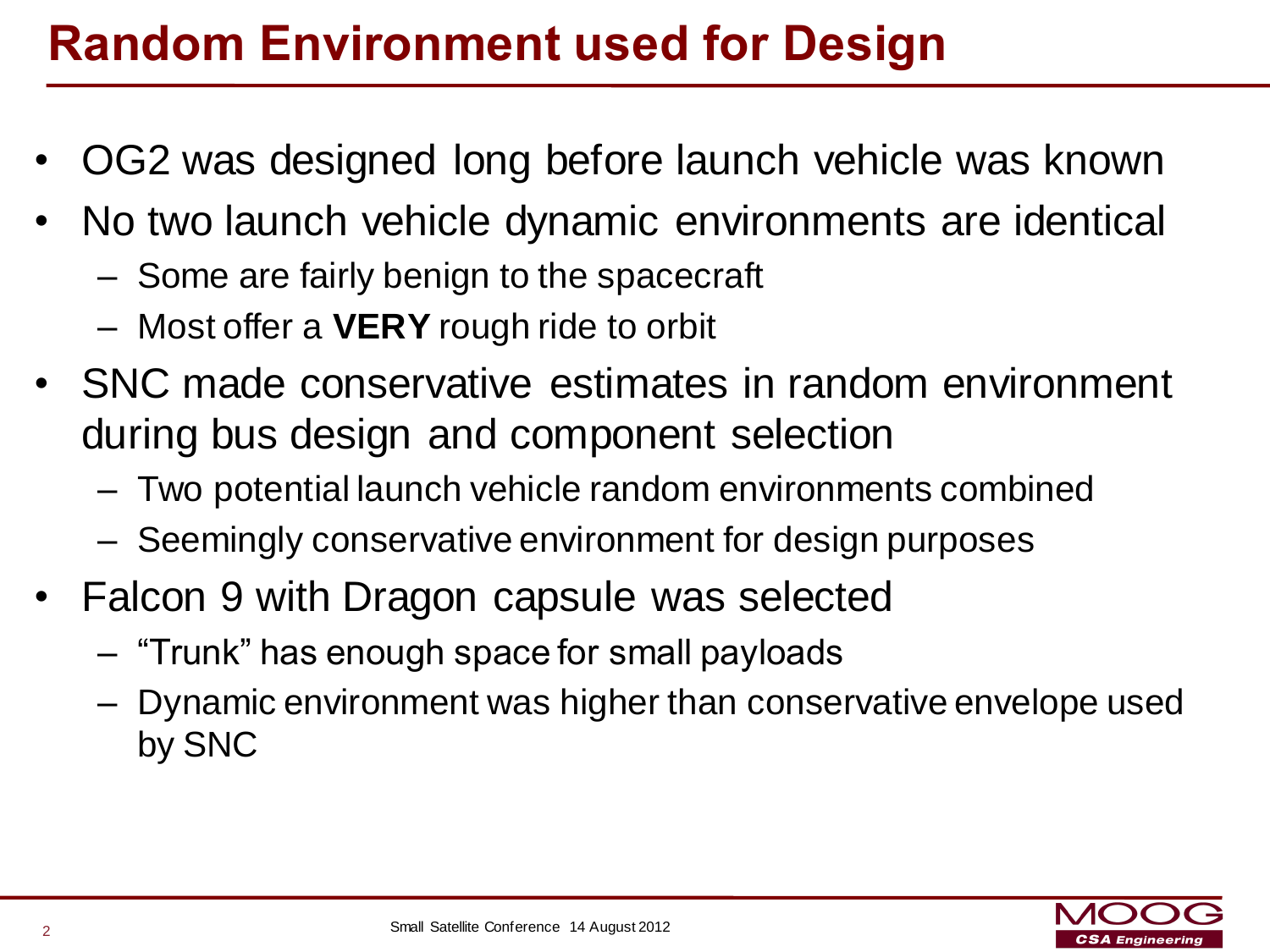### **Falcon 9 Trunk**

#### Nose cap

Jettisoned after stage separation.

#### **Pressurized section**

Contains pressurized cargo, experiments or crew, as well as hatches, windows, thrusters & propellant tanks, parachutes and heat shield.

#### **Trunk section**

Supports solar panels, thermal radiator and contains unpressurized cargo, and small deployable satellites. Jettisoned before reentry.



Dragon Trunk supports secondary payloads for orbital insertion

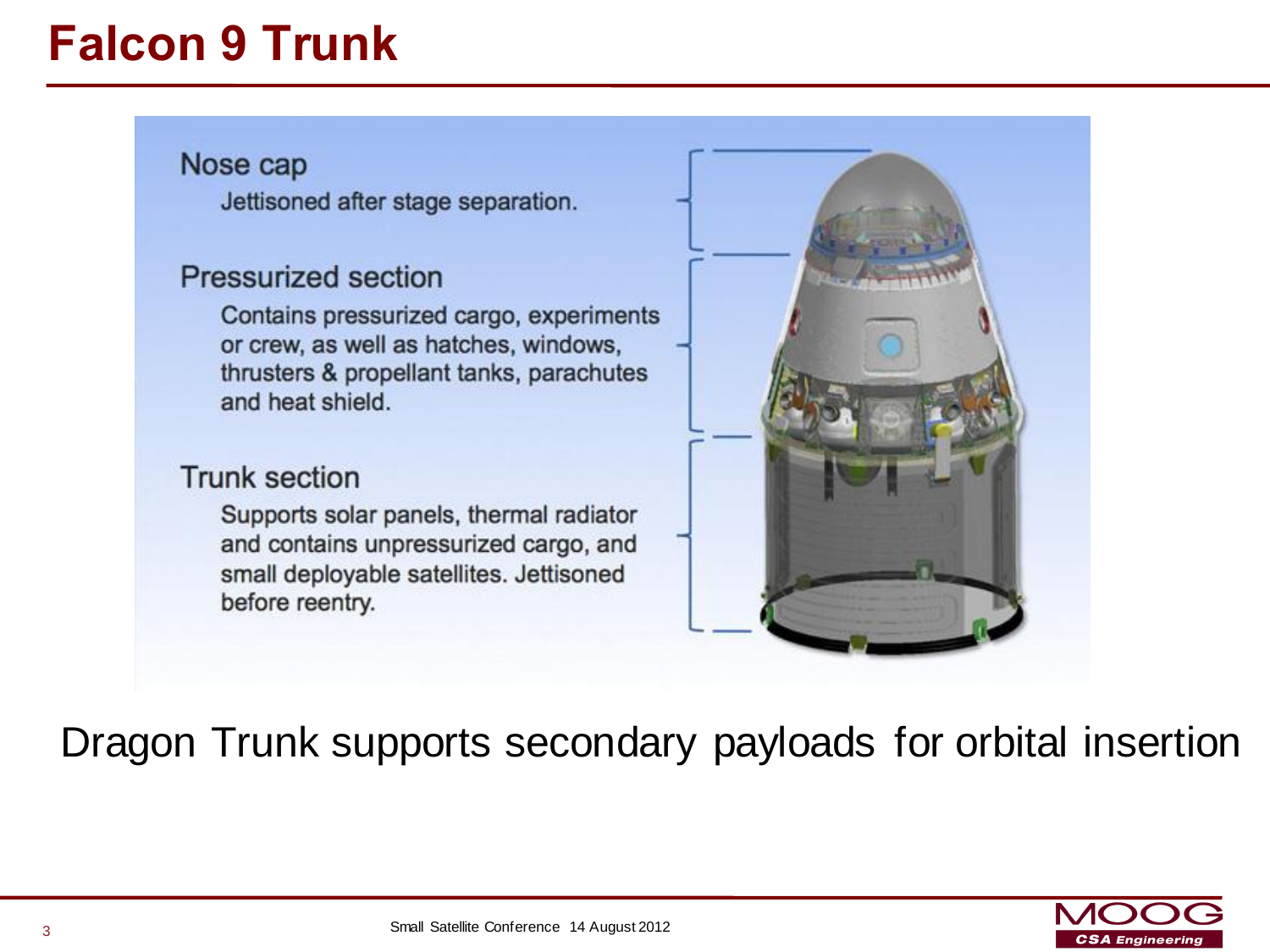# **OG2 Equipment Responses**



OG2 preliminary analysis showed average of responses due to expected Trunk random environment would exceed many of the components' qualification levels

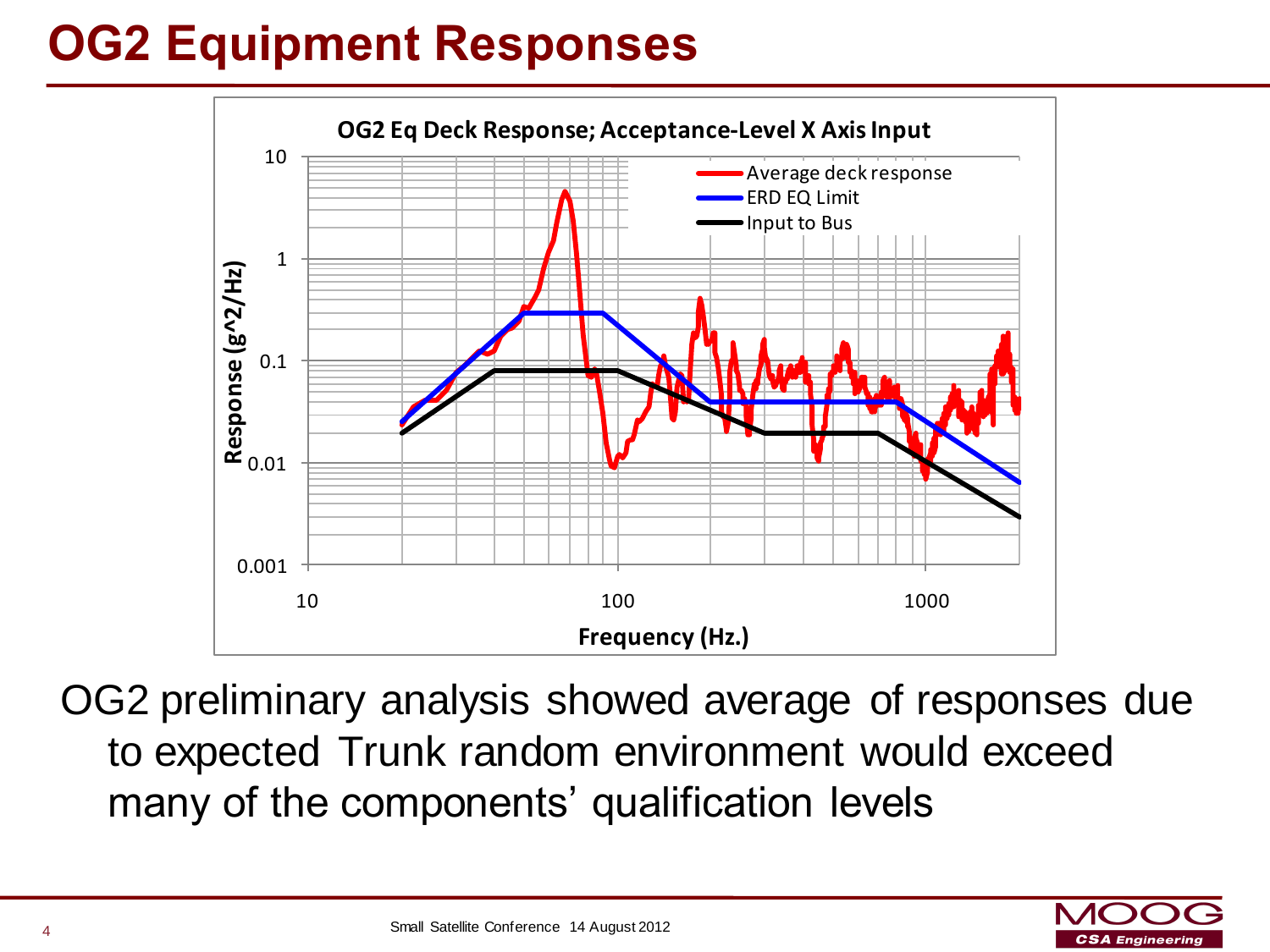### **SoftRide as a Solution**

### **Standard Mounting**



- Spacecraft hard-mounted to launch vehicle
- Vibrations from launch vehicle transmitted directly to spacecraft

#### **Benefits for Spacecraft:**

- **1. Lower risk on launch**
- **2. Lighter structures**
- **3. Less launch costs**
- **4. Higher reliability**
- **5. Lower qual testing requirements**
- **6. Launch on multiple launch vehicles**



#### **SoftRide Mounting**



- **Spacecraft mounted to launch vehicle by isolation system**
- **Vibrations transmitted to spacecraft greatly reduced**

**SoftRide Systems can greatly reduce spacecraft dynamic responses, significantly saving time and money**

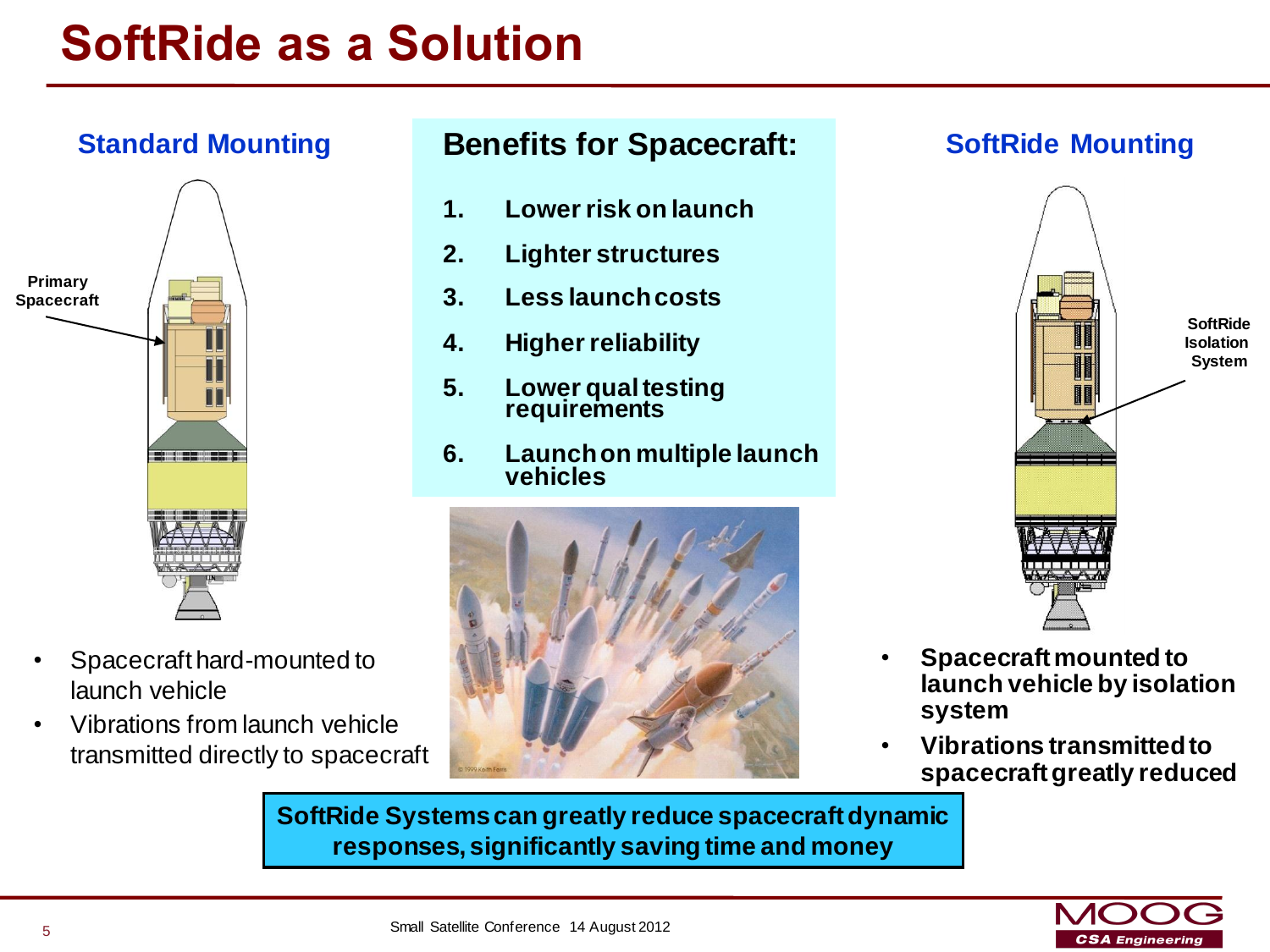### **OG2 Configuration in Trunk**



- FE model of original concept
	- Two OG2 spacecraft on truss within Trunk
- To implement SoftRide system, two locations were considered
	- Base of truss system to isolate both payloads simultaneously
	- Discrete 4-point mount under each spacecraft

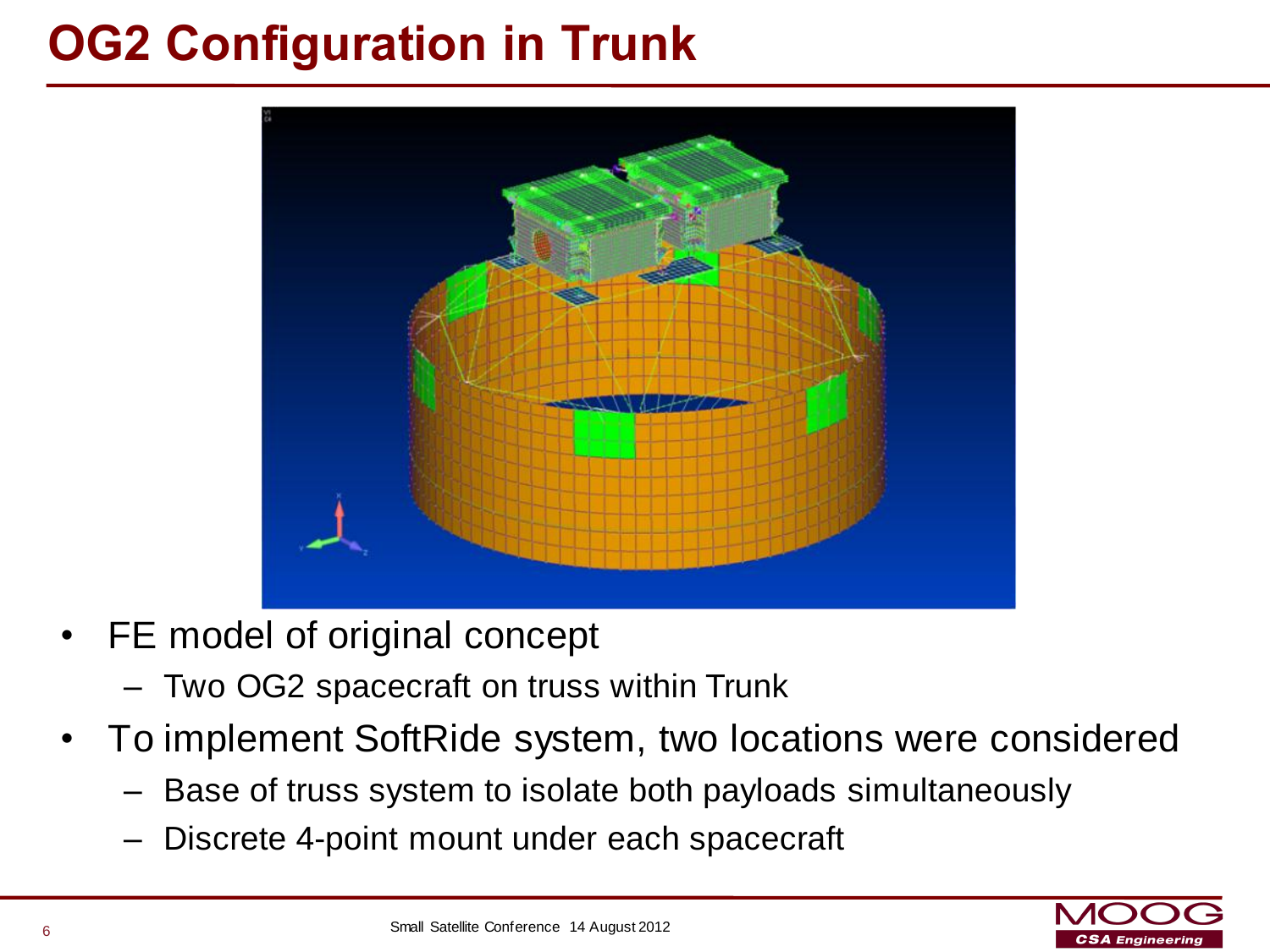### **Four-point Isolation with SoftRide OmniFlex**



- Base of each OG2 was selected due to strict stay-out zones in truss
- Each spacecraft had plenty of "head-room" to accommodate SoftRide and required adapter brackets
- Push-off springs on truss were moved to forward bracket which also housed sep-nut
- Two OmniFlex isolators with high damping "float" payload above truss

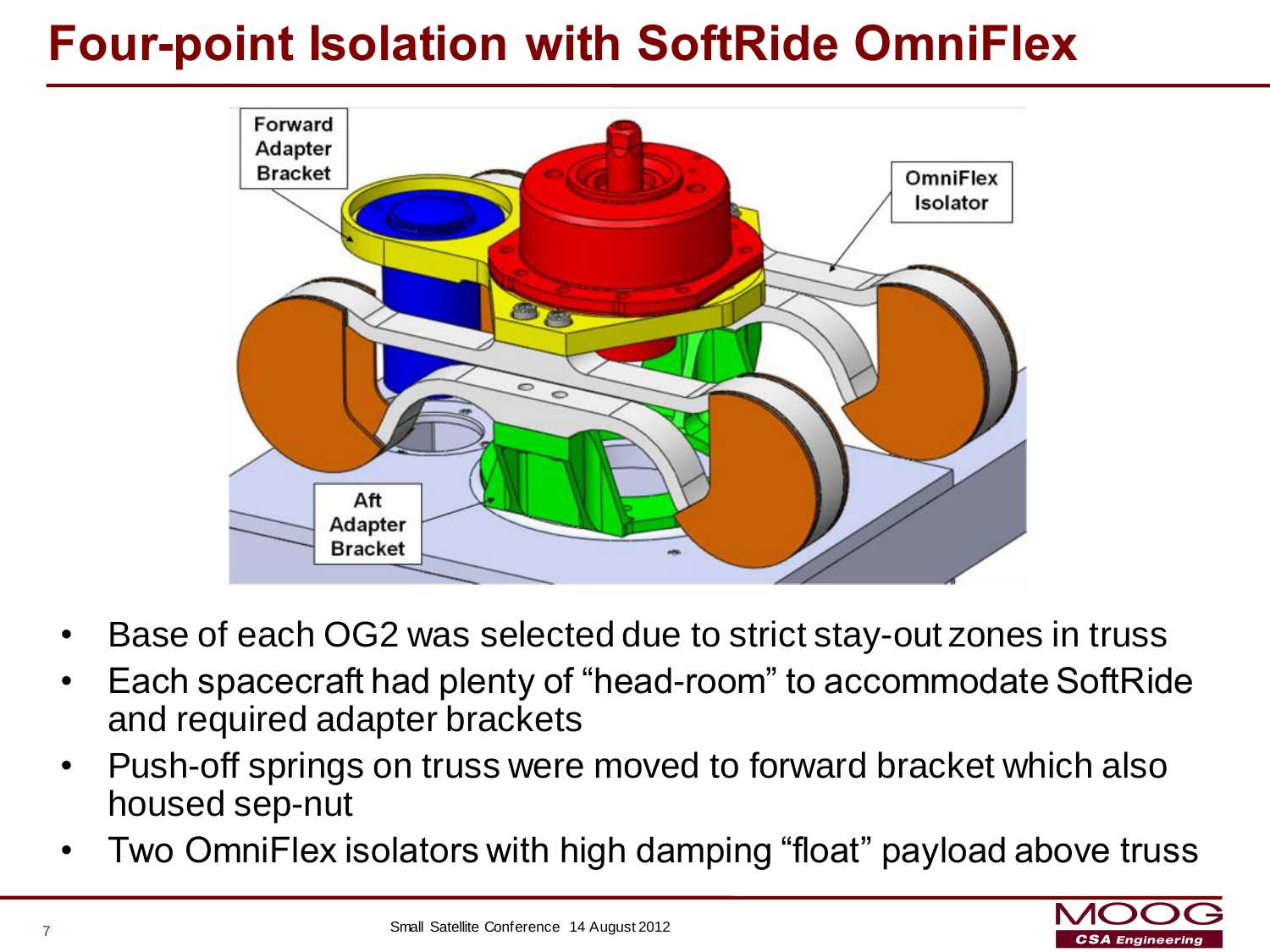### **System Analysis with SoftRide**



- Payload and equipment decks average responses compared
	- Hard-mounted and isolated
- Isolated case provides roll-off of vibration response
- Roll-off helps protect sensitive components on OG2 spacecraft
	- Especially in high frequency bands
- High response at 22 Hz is "bounce" mode of OG2 on isolators
	- Highly damped mode due to damping treatment on isolators

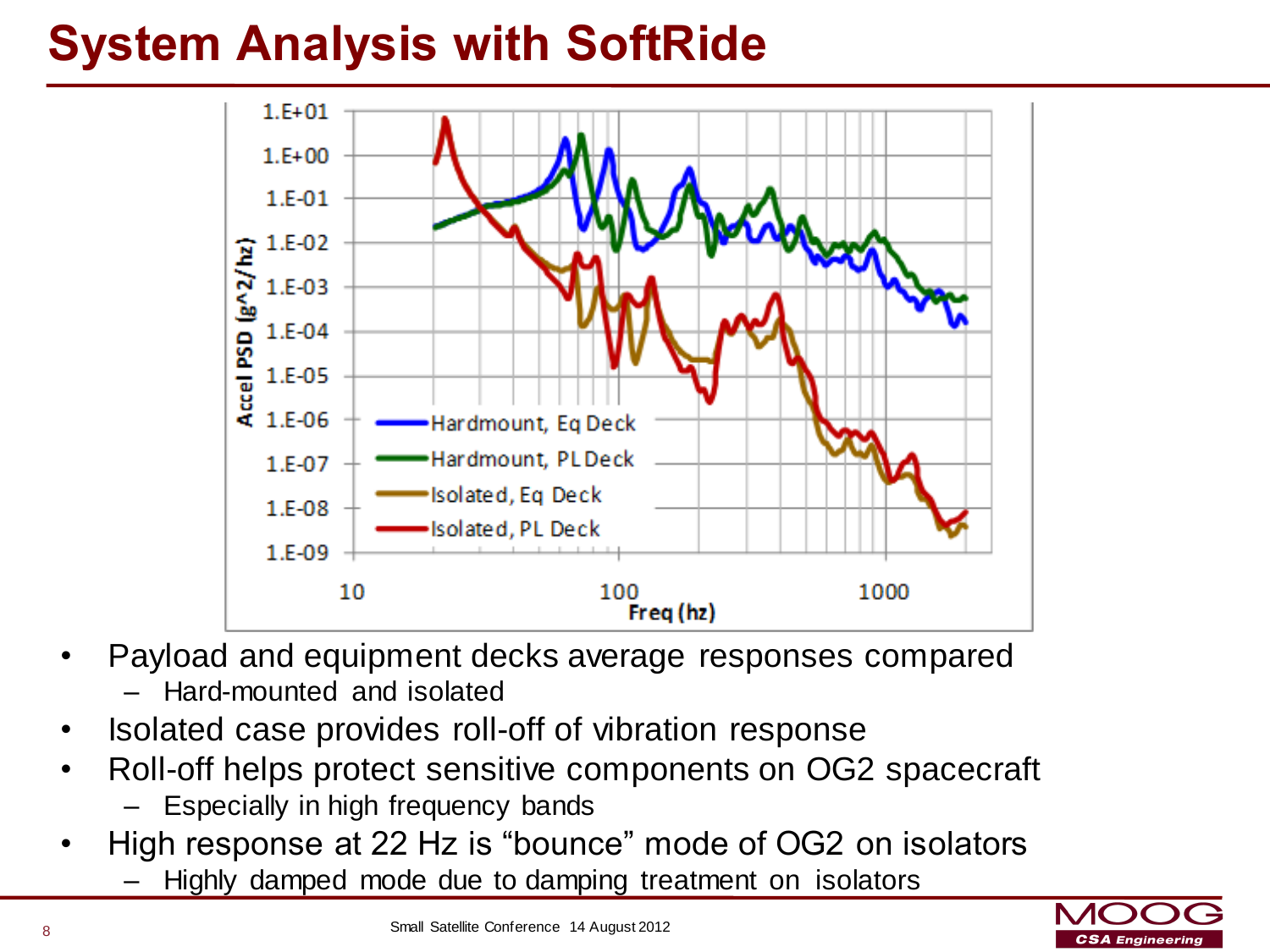# **SoftRide Component Testing**





- All SoftRide isolators are characterized through testing to determine:
	- Stiffness of isolator as function of frequency
	- Loss factor (damping) of isolator as function of frequency
- Qualification isolator assembly was also subjected to threeaxis (simultaneous) load test to ensure that spacecraft-tolaunch vehicle connection would remain intact

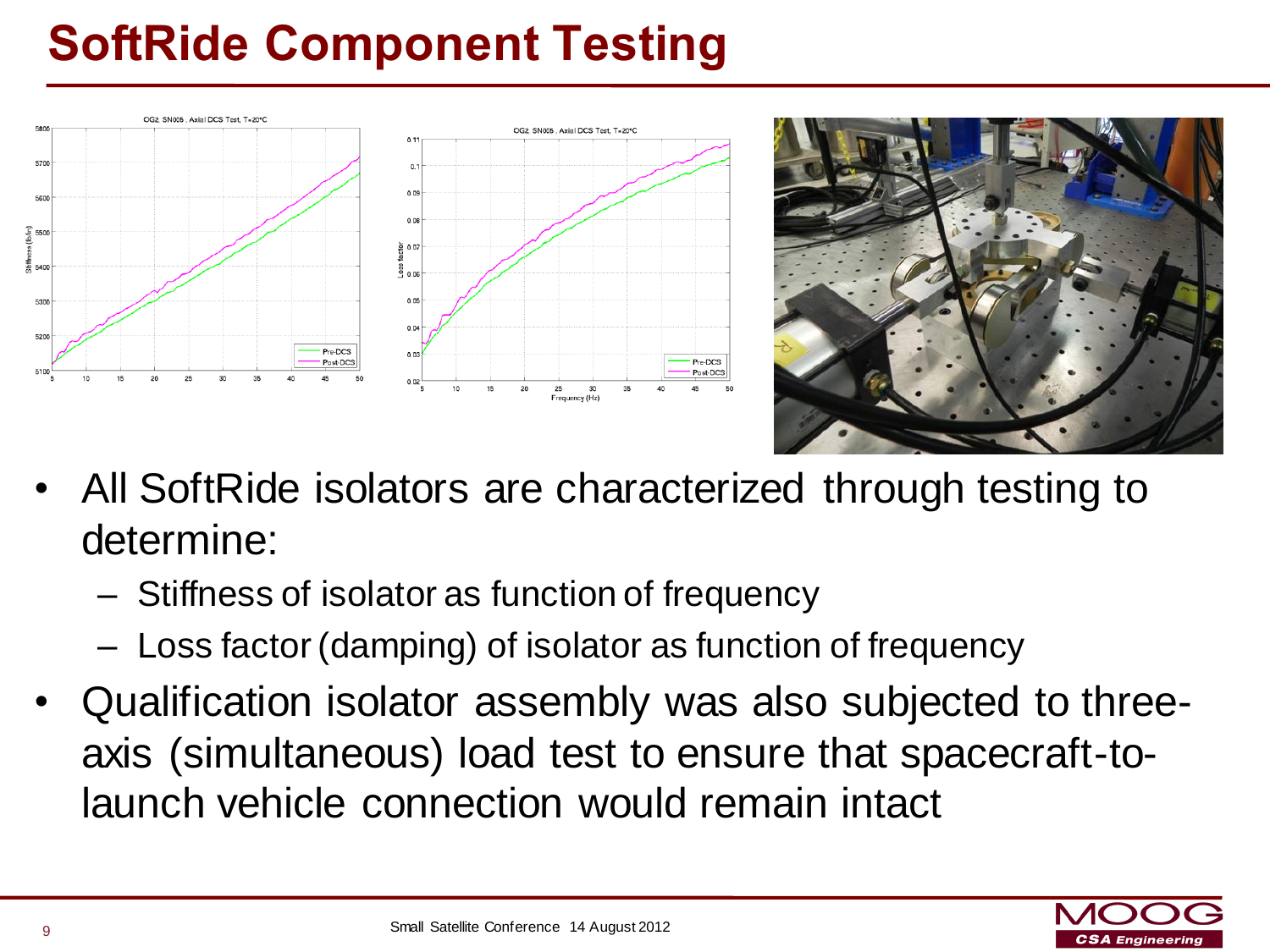### **OG2 System Testing on SoftRide**



- SNC conducted tests of OG2 on shaker table early 2012
- Comparisons between hard-mounted test and SoftRide test are compared